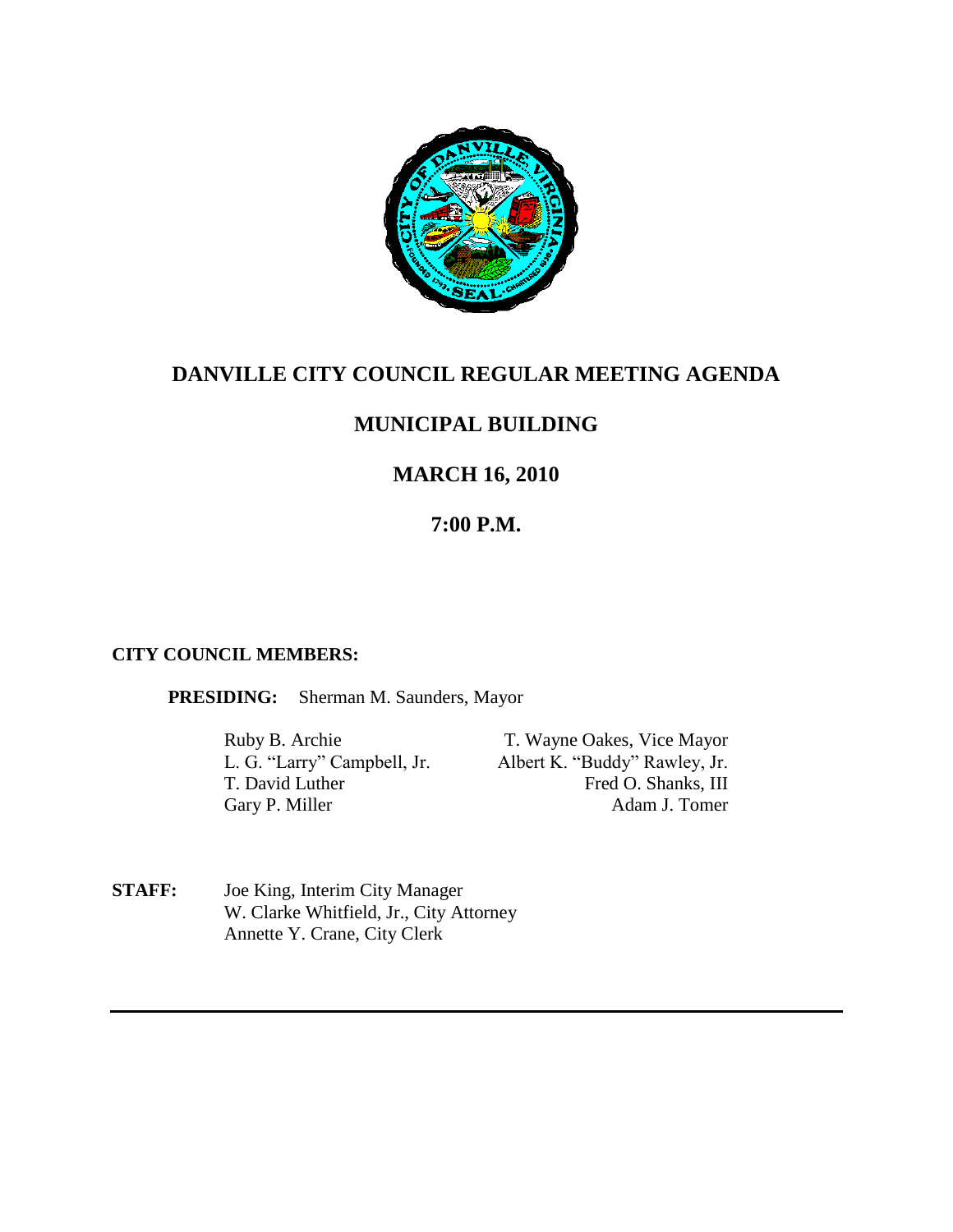## **I. MEETING CALLED TO ORDER**

## **II. ROLL CALL**

**III. INVOCATION** – Vice Mayor T. Wayne Oakes

## **IV. PLEDGE OF ALLEGIANCE TO THE FLAG**

### **V. ANNOUNCEMENTS AND SPECIAL RECOGNITION**

Proclamation: *"Multiple Sclerosis Awareness Week"* Presented To: Martha Phillips, Volunteer Self-help Group Leader

#### **VI. COMMUNICATIONS FROM VISITORS**

*Citizens who desire to speak on matters not listed on the Agenda will be heard at this time. Citizens who desire to speak on Agenda Items will be heard when the Agenda Item is considered.*

#### **VII. OLD BUSINESS**

- A. Consideration of Approval of Minutes for the Regular Council Meeting Held on March 2, 2010.
- B. Consideration of Amendments to the Fiscal Year 2010 Budget Appropriation Ordinances.

*The following Budget Amendments (Items 2 and 3) have been previously discussed by City Council and introduced for First Reading, and will be further considered by City Council in Public Hearing. After the Public Hearing has been closed, there will be no separate discussion on these items and they will be enacted by one motion. If discussion is desired by a Council Member or a Citizen, the Item(s) will be removed from the consent process and considered separately.*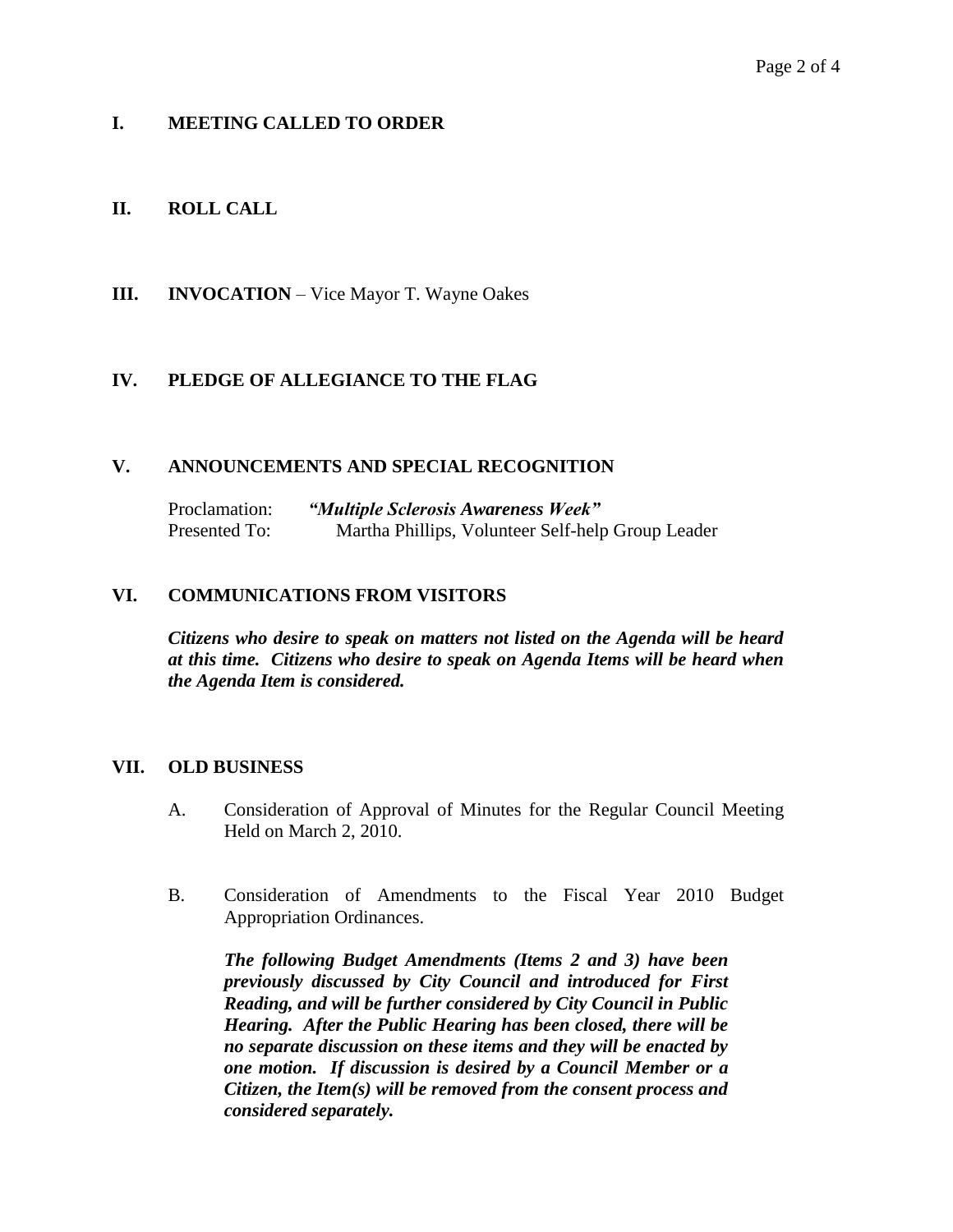- 1. Public Hearing
- 2. Ordinance Amending the Fiscal Year 2010 Budget Appropriation Ordinance by Authorizing a Transfer From the General Fund Unreserved Fund Balance to Provide Funds for Expenditures Related to the Purchase of Land and Engineering/Architectural Services for the New Fire Station/Headquarters and Emergency Operations Center to be Reimbursed from General Fund Bond Proceeds. Council Letter Number 29-10 **– FINAL ADOPTION**
- 3. Ordinance Amending the Fiscal Year 2010 Budget Appropriation Ordinance by Appropriating Comprehensive Services Act Funds and Providing Local Matching Funds for a Total Amount of \$5,200,000. Council Letter Number 35-10 – **FINAL ADOPTION**

## **VIII. NEW BUSINESS**

- A. Consideration of the Acceptance of a State Aviation Promotion Grant from the Virginia Department of Aviation and Consideration of Amending the Fiscal Year 2010 Budget Appropriation Ordinance to Provide for a State Department of Aviation Grant for Promotion Activities for the Danville Regional Airport. Council Letter Number 38-10
	- 1. Resolution Authorizing the Interim City Manager, or His Designee, to Accept a Grant Agreement from the Virginia Department of Aviation to Promote General Aviation Activities and the Danville Regional Airport.
	- 2. Ordinance Amending the Fiscal Year 2010 Budget Appropriation Ordinance to Provide for a State Aviation Grant for the Purpose of Providing Funding to Promote General Aviation Activities and the Danville Regional Airport in the Amount of \$10,000 and for the Local Share in the Amount of \$10,000 to be Provided by the General Fund Support of Grants for a Total Appropriation of \$20,000 and Appropriating Same. **FIRST READING**